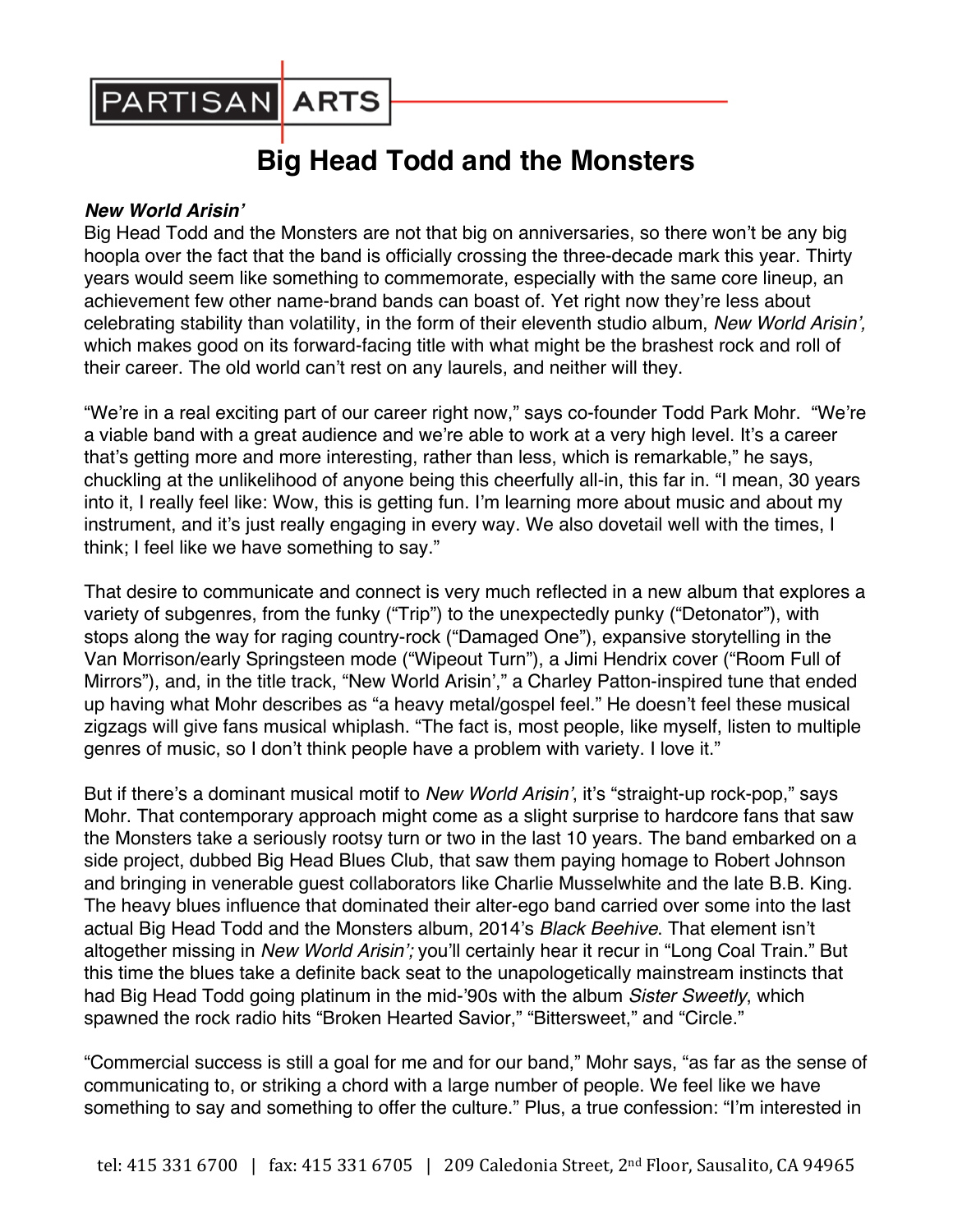## **PARTISAN ARTS**

the pop song! And I think 'Damaged One,' for one, is a classic pop song. Our label would have killed for that song, back then," in the wake of those mainstream radio hits that established the band. "They begged me to write it! So there's a lot of irony in our coming back to that."

The history of the group actually stretches farther back from the 1987 point at which they took their name. The core members came together at such an early age that it's hard to know exactly how many candles to put on their collective cake. "It's murky," Mohr says, "because I've been playing with Brian (Nevin, their drummer) since junior high school, so the two of us go back to 1982. Brian and I played a talent show with Rob (Squires, the bass player) in 1983, and then we continued to plug at it, at a kids' pace," he laughs. They began playing original music in earnest in a nascent Colorado music scene that then consisted almost entirely of cover bands. A debut album, *Another Mayberry*, arrived in 1989, though it would be another four years before *Sister Sweetly* made them a national phenomenon. The only personnel change in these three decades has been the addition of a fourth member, putative "new guy" Jeremy Lawton, in 2004.

While they enjoy a robust fan base around the country, their success is outsized in Colorado, where they're practically the unofficial state band. That's evident in their ability to sell out Red Rocks, the most revered amphitheater in the nation, where they've headlined 19 times. It also comes into play when the band gets asked to be a part of commemorative moments: Mohr recently sang the national anthem at a Rockies game, and the entire band took part in the parade through Denver after the Broncos took the Super Bowl.

Their honors extend beyond their home state and even home country… into space. In 2005, they released the single "Blue Sky," a tribute to the space program, written at the behest of crew members taking to the heavens aboard the space shuttle Discovery; it was performed years later as a live wake-up call to the astronauts on the shuttle. The song had enough appeal back on earth, too, that it was picked up by the Hillary Clinton campaign in 2008 and used to introduce her keynote speech to the Democratic convention.

That campaign usage didn't come about as a result of any desire on Mohr's part to take the band in a political direction. He's not so interested in getting Big Head Todd and the Monsters caught up in that particular fray as looking at the smaller and bigger pictures, wanting to keep the material topical in some far deeper fashion.

"Our audience is America, and I'm guessing it breaks down to the same percentages the country itself has," he says. "We've never gotten in the business of polarizing people politically. But at the same time, as artists, it's our job to observe and to hopefully find some insight. I've always been interested in the human condition more than politics. Politics are a part of it, but I always look at conflict as personal before it's political. And I would consider conflict my dominant lyrical theme now— how people are trapped in it, and how conflict relates to intimacy and pleasure." A Big Head Todd show, in any case, is a place where those conflicts might resolve, or dissolve. "In talking about our apolitical-ness, I think unity is an important thing,"